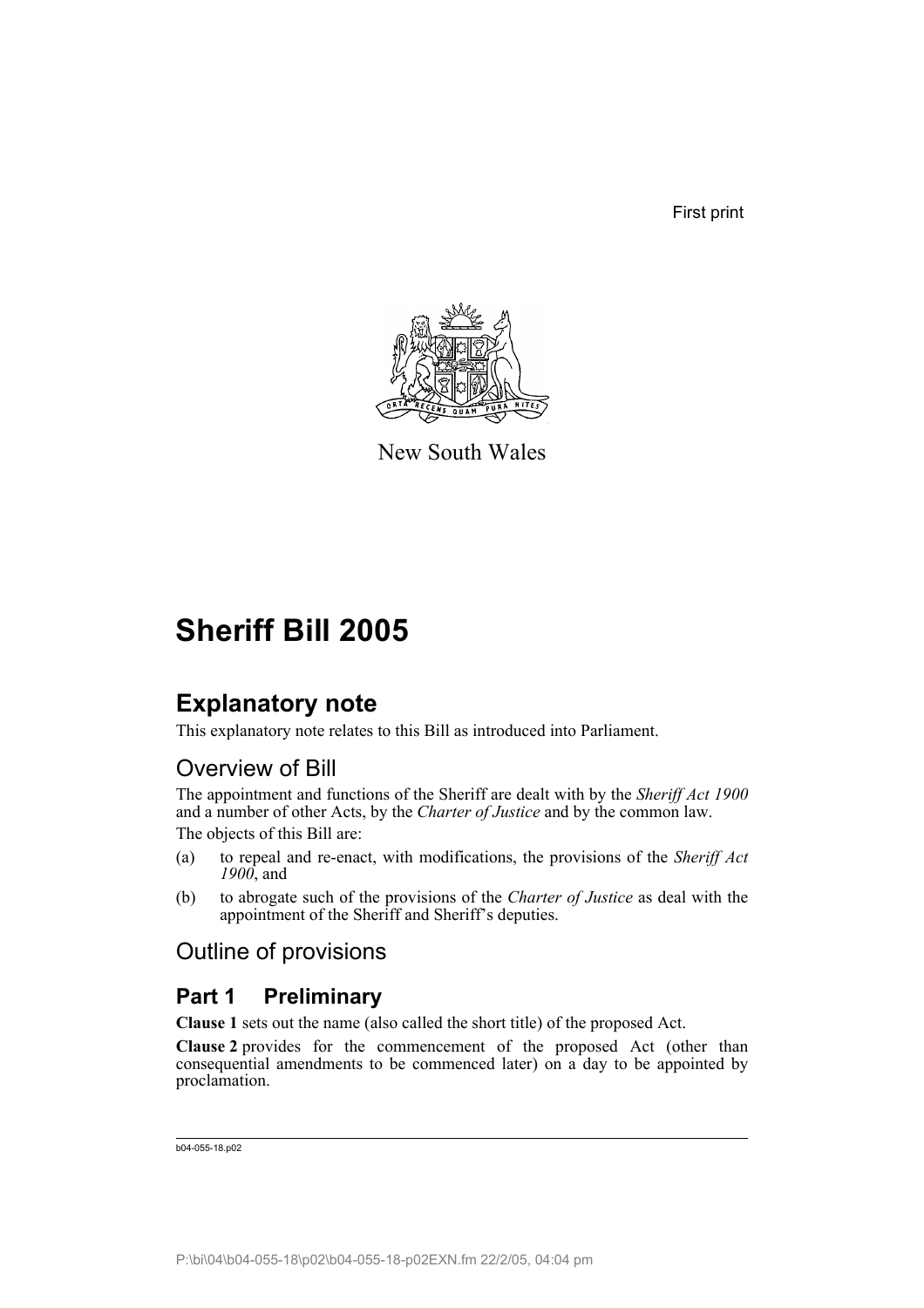Explanatory note

**Clause 3** defines certain words and expressions used in the proposed Act. In particular, it defines *Sheriff* and *sheriff's officer* to mean the persons holding office as such under Chapter 2 of the *Public Sector Employment and Management Act 2002*.

# **Part 2 Sheriff's functions**

**Clause 4** provides that the Sheriff has, and may exercise, such functions as are conferred on the Sheriff by or under the proposed Act or any other Act or law. Functions are conferred on the Sheriff by various Acts in relation to the enforcement of civil judgments, the maintenance of court security, the preparation of jury rolls and the selection of juries.

**Clause 5** provides for the delegation of the Sheriff's functions.

**Clause 6** provides for the exercise of the Sheriff's functions by a Sheriff's alternate in relation to proceedings in which the Sheriff is a party or appears to have an interest.

**Clause 7** requires the Sheriff and sheriff's officers to take an oath of office, or make an affirmation of office, before exercising the Sheriff's functions.

# **Part 3 Offences**

**Clause 8** prohibits a person from hindering or obstructing the Sheriff, or a sheriff's officer or other person, in the exercise of the Sheriff's functions. The maximum penalty for such an offence is to be 100 penalty units or imprisonment for 6 months, or both.

**Clause 9** prohibits impersonation of a sheriff's officer. The maximum penalty for such an offence is to be 100 penalty units or imprisonment for 6 months, or both.

**Clause 10** prohibits the unauthorised wearing of sheriff's officer uniforms. The clause parallels a similar prohibition under the *Police Act 1990* with respect to police uniforms. The maximum penalty for such an offence is to be 100 penalty units or imprisonment for 6 months, or both.

**Clause 11** prohibits the use of the word "sheriff" in a person's or body's operating name except pursuant to a consent referred to in clause 12. The clause parallels a similar prohibition under the *Police Act 1990* with respect to the use of the word "police". The maximum penalty for such an offence is to be 100 penalty units.

**Clause 12** establishes the procedure by which consent to the use of the word "sheriff" in an operating name may be granted or revoked by the Sheriff.

**Clause 13** requires a person exercising Sheriff's functions to carry, and produce on demand, a certificate of identification. The maximum penalty for such an offence is to be 5 penalty units.

Explanatory note page 2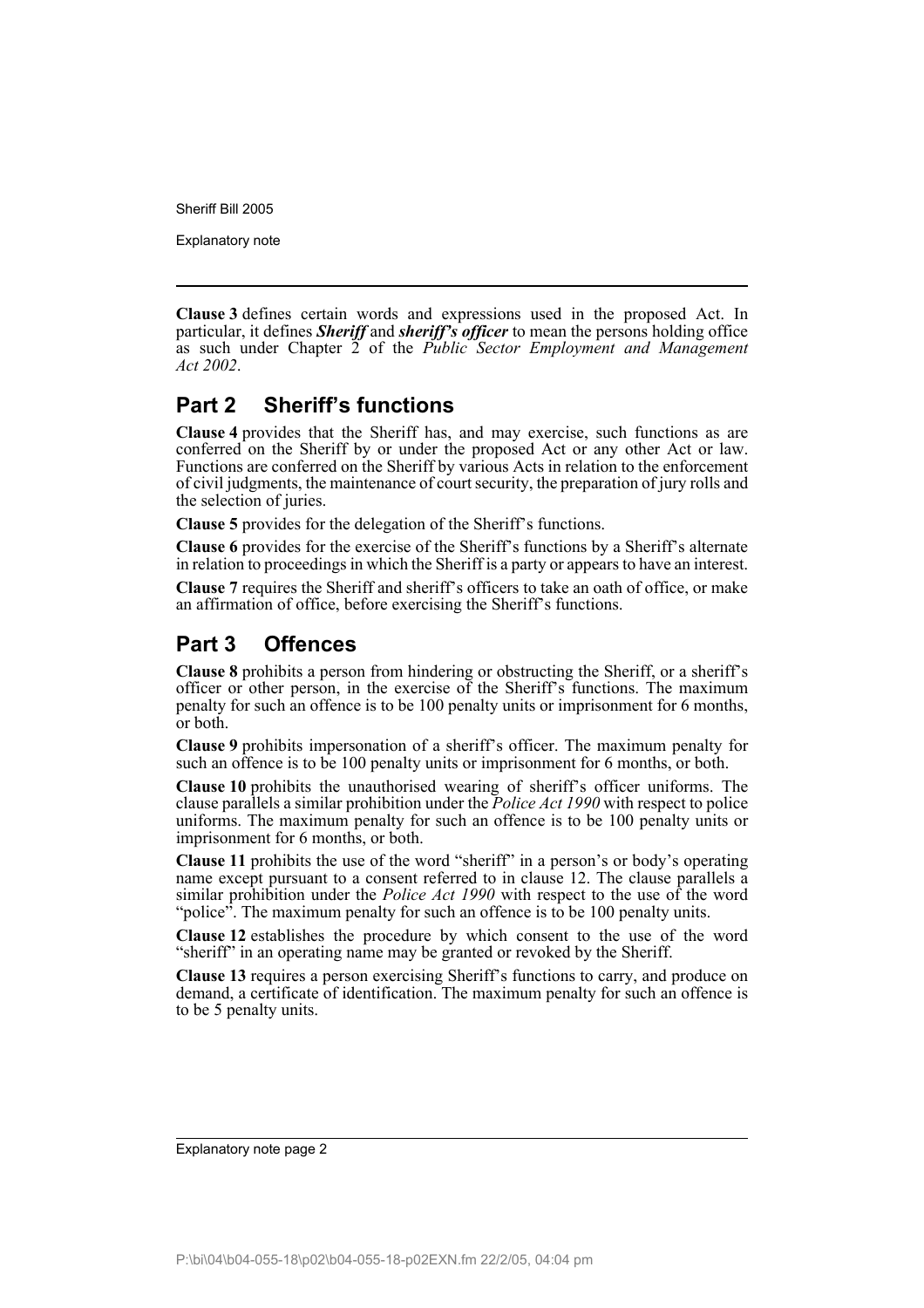Explanatory note

## **Part 4 Miscellaneous**

**Clause 14** exempts the Sheriff and sheriff's officers from the requirement for a licence under the *Commercial Agents and Private Inquiry Agents Act 1963* in relation to the service of court process.

**Clause 15** excludes the Sheriff, the Sheriff's alternate, sheriff's officers and other persons acting under the direction of the Sheriff, the Sheriff's alternate or a sheriff's officer from personal liability for their acts and omissions while executing the proposed Act.

**Clause 16** empowers the Governor to make regulations for the purposes of the proposed Act. A regulation will be able to create offences punishable by fines of up to 50 penalty units  $($ \$5,500).

**Clause 17** repeals the *Sheriff Act 1900* and gives effect to Schedule 1 (Amendment of other Acts) and Schedule 2 (Savings, transitional and other provisions).

**Clause 18** abrogates the *Charter of Justice*, to the extent to which it makes provision with respect to the appointment of the Sheriff and Sheriff's deputies. Its operation in relation to the functions exercisable by the Sheriff will remain unaltered.

**Clause 19** is a standard review clause requiring the Minister administering the proposed Act to cause a report on the operation of the Act to be tabled in Parliament at the end of 5 years after it is assented to.

# **Schedule 1 Amendment of other Acts**

The Schedule contains consequential amendments to the proposed Act (**Schedule 1.4**) and to the *Associations Incorporation Act 1984* (**Schedule 1.1**), the *Jury Act 1977* (**Schedule 1.2**) and the *Ombudsman Act 1974* (**Schedule 1.3**).

## **Schedule 2 Savings, transitional and other provisions**

The Schedule contains a number of provisions of a savings or transitional nature, including a provision that enables the regulations under the proposed Act to make further provisions of that nature.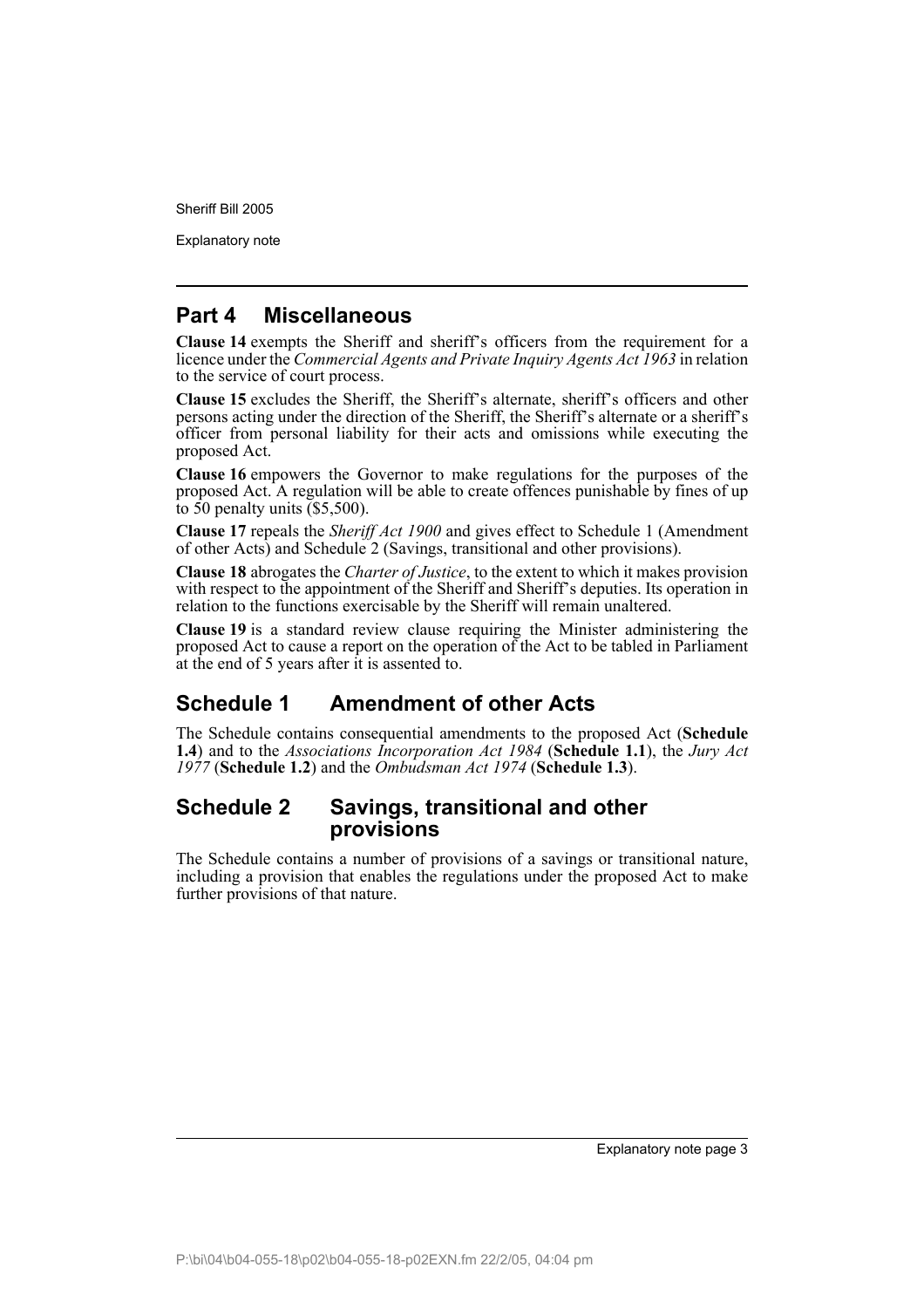Explanatory note

Explanatory note page 4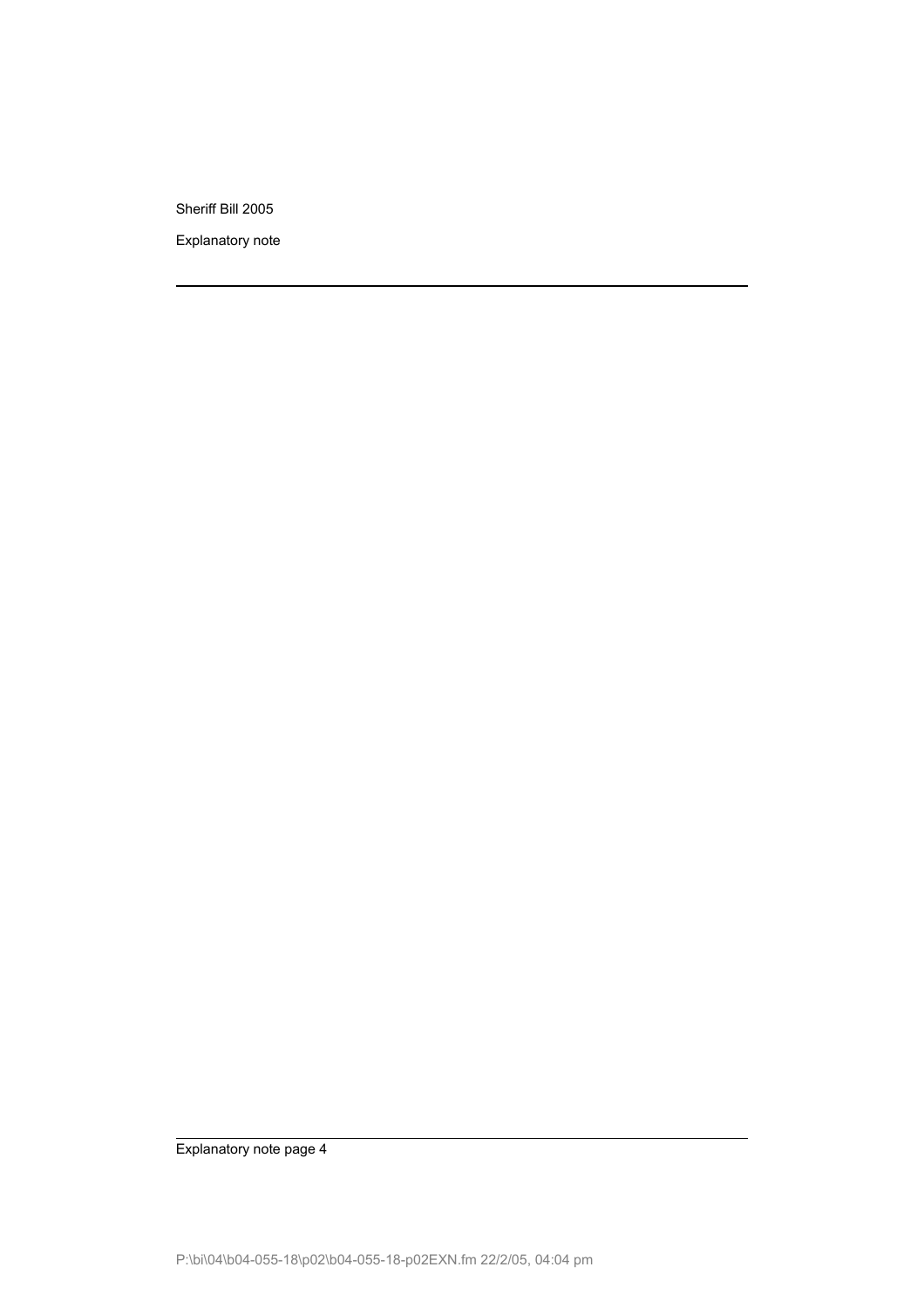First print



New South Wales

# **Sheriff Bill 2005**

# **Contents**

|        |                                                                                                                                                                    | Page             |
|--------|--------------------------------------------------------------------------------------------------------------------------------------------------------------------|------------------|
| Part 1 | <b>Preliminary</b>                                                                                                                                                 |                  |
|        | Name of Act<br>1<br>2<br>Commencement<br>3<br>Definitions                                                                                                          | 2<br>2<br>2      |
| Part 2 | <b>Sheriff's functions</b>                                                                                                                                         |                  |
|        | Sheriff's functions<br>4<br>5<br>Delegation of Sheriff's functions<br>Exercise of Sheriff's functions by Sheriff's alternate<br>6<br>Oath or affirmation of office | 3<br>3<br>3<br>3 |
| Part 3 | <b>Offences</b>                                                                                                                                                    |                  |
|        | Hindrance or obstruction of persons exercising Sheriff's<br>8<br>functions<br>9<br>Impersonation of sheriff's officers                                             | 4<br>4           |
|        |                                                                                                                                                                    |                  |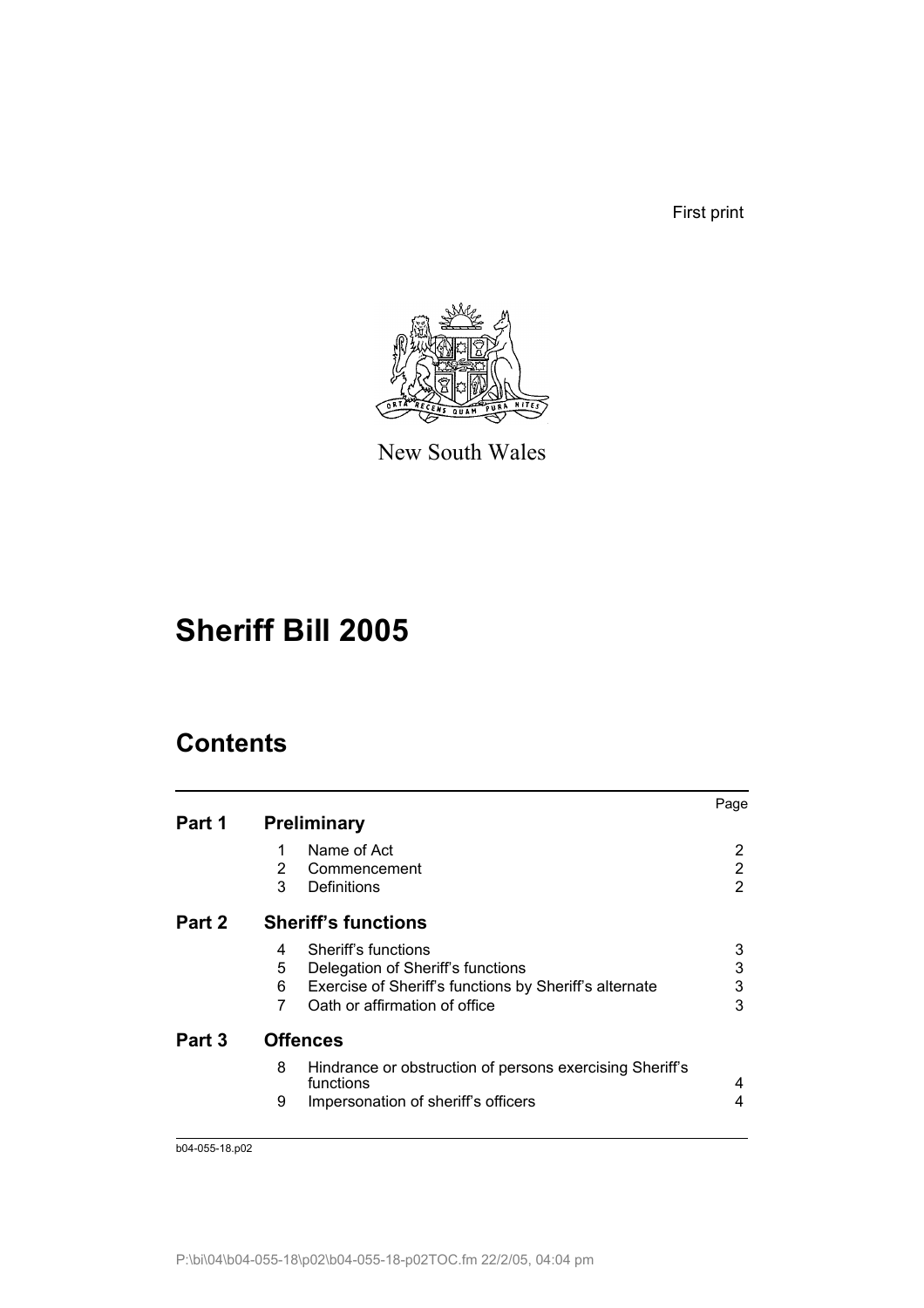**Contents** 

|                   |    |                                                        | Page |
|-------------------|----|--------------------------------------------------------|------|
|                   | 10 | Wearing or possession of sheriff's officer uniforms by |      |
|                   |    | others                                                 | 4    |
|                   | 11 | Use of word "sheriff" in operating name                | 5    |
|                   | 12 | Consents for the purposes of section 11                | 6    |
|                   | 13 | Certificate of authority to be carried                 |      |
| Part 4            |    | <b>Miscellaneous</b>                                   |      |
|                   | 14 | Process serving                                        | 8    |
|                   | 15 | <b>Exclusion of liability</b>                          | 8    |
|                   | 16 | Regulations                                            | 8    |
|                   | 17 | Repeals, amendments and savings provisions             | 8    |
|                   | 18 | Abrogation of provisions of Charter of Justice         | 8    |
|                   | 19 | Review of Act                                          | 8    |
|                   |    | Schedule 1 Amendment of other Acts                     | 10   |
| <b>Schedule 2</b> |    | Savings, transitional and other provisions             | 12   |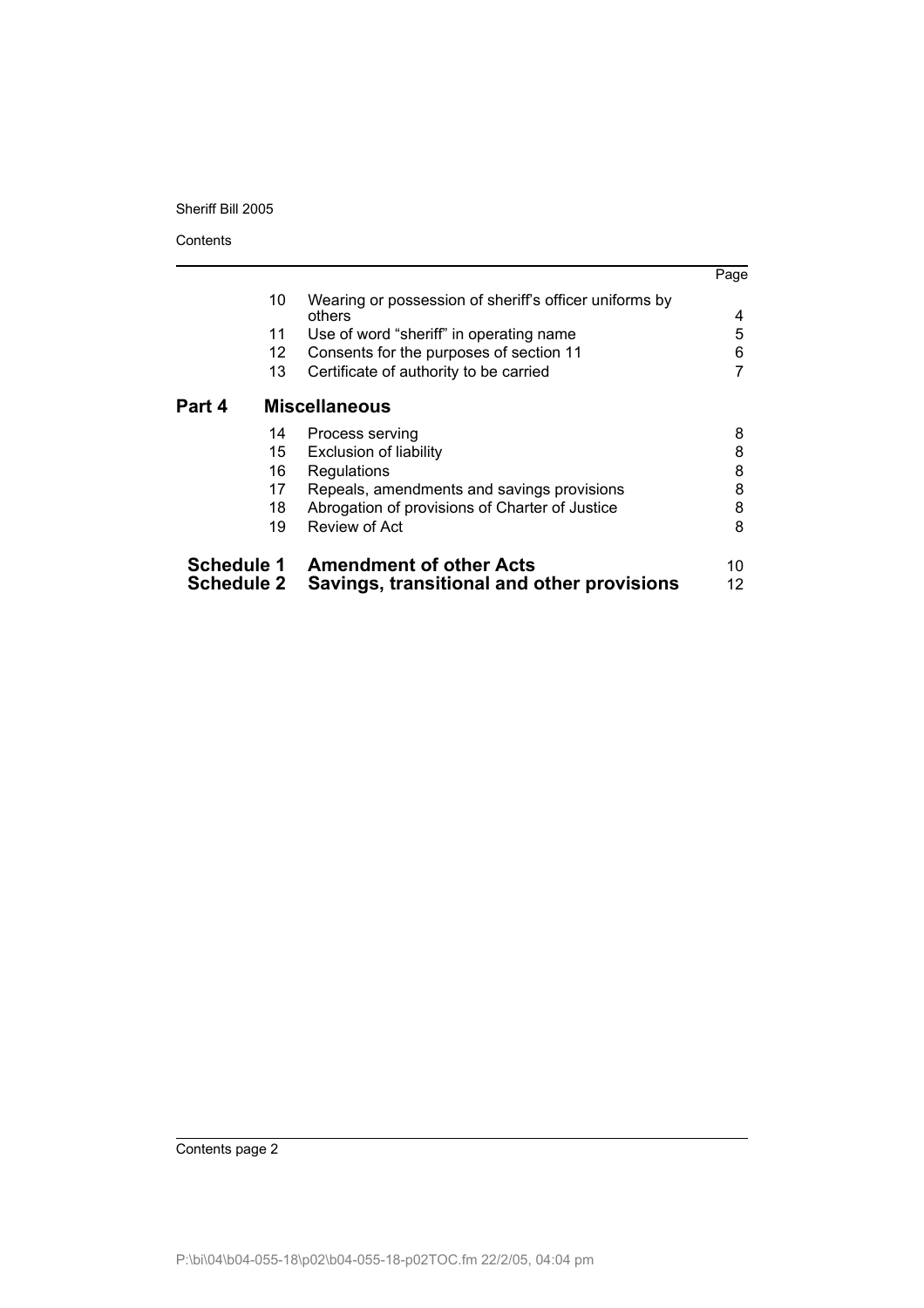

New South Wales

# **Sheriff Bill 2005**

No , 2005

# **A Bill for**

An Act with respect to the office of Sheriff.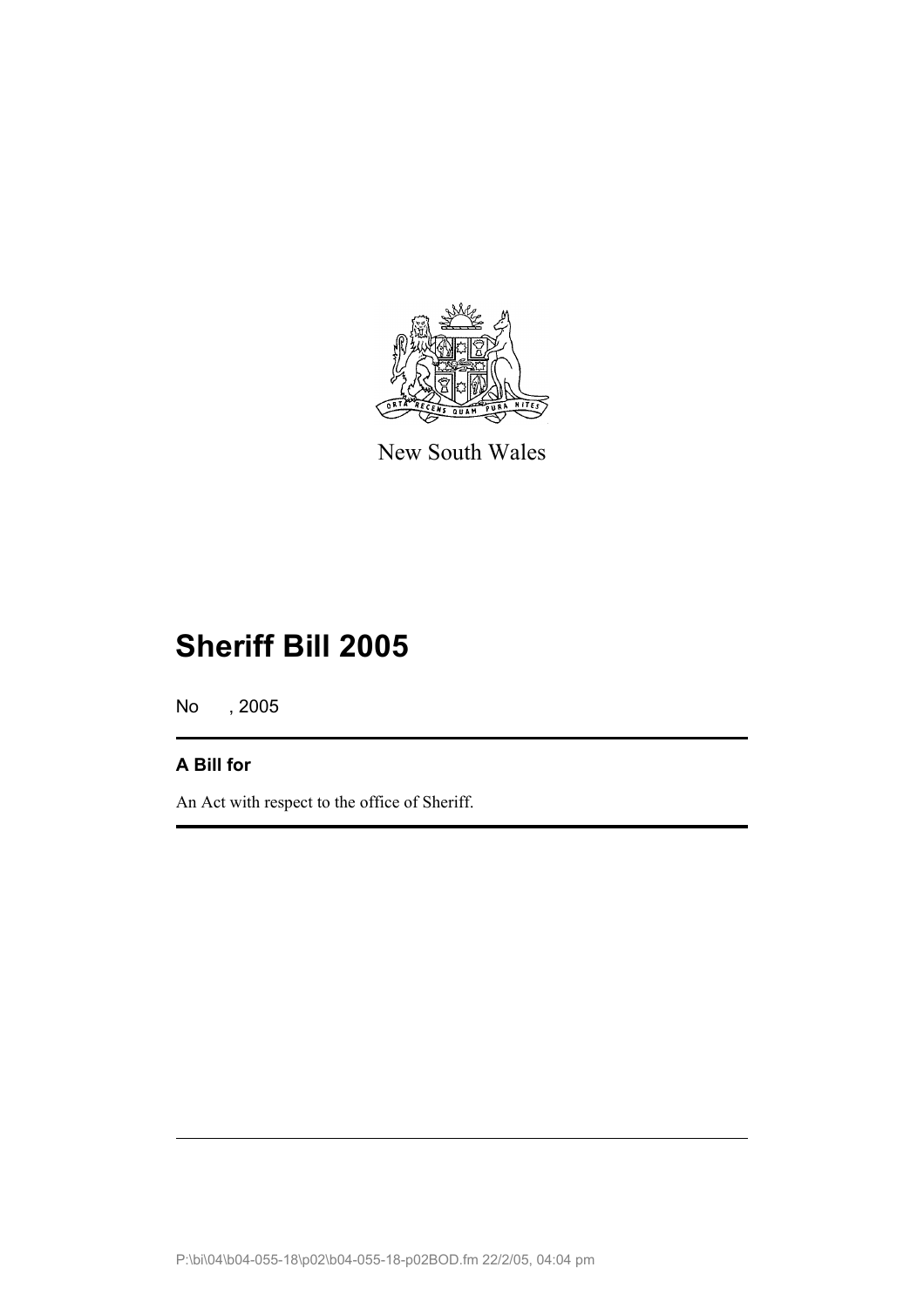Clause 1 Sheriff Bill 2005

Part 1 Preliminary

|              |     | The Legislature of New South Wales enacts:                                                                                                                                                                                                                                                                                                                                                                                                                                                                                                                                                                                                                                                                                                                                                                        | 1                                                                          |
|--------------|-----|-------------------------------------------------------------------------------------------------------------------------------------------------------------------------------------------------------------------------------------------------------------------------------------------------------------------------------------------------------------------------------------------------------------------------------------------------------------------------------------------------------------------------------------------------------------------------------------------------------------------------------------------------------------------------------------------------------------------------------------------------------------------------------------------------------------------|----------------------------------------------------------------------------|
| Part 1       |     | <b>Preliminary</b>                                                                                                                                                                                                                                                                                                                                                                                                                                                                                                                                                                                                                                                                                                                                                                                                | 2                                                                          |
| 1            |     | <b>Name of Act</b>                                                                                                                                                                                                                                                                                                                                                                                                                                                                                                                                                                                                                                                                                                                                                                                                | 3                                                                          |
|              |     | This Act is the <i>Sheriff Act 2005</i> .                                                                                                                                                                                                                                                                                                                                                                                                                                                                                                                                                                                                                                                                                                                                                                         | 4                                                                          |
| $\mathbf{2}$ |     | <b>Commencement</b>                                                                                                                                                                                                                                                                                                                                                                                                                                                                                                                                                                                                                                                                                                                                                                                               | 5                                                                          |
|              | (1) | This Act commences on a day to be appointed by proclamation, subject<br>to subsections $(2)$ , $(3)$ and $(4)$ .                                                                                                                                                                                                                                                                                                                                                                                                                                                                                                                                                                                                                                                                                                  | 6<br>$\overline{7}$                                                        |
|              | (2) | Schedule 1.3 [2] commences on the commencement of Schedule 1.3<br>[1], or on the commencement of Part 6 of the Court Security Act 2005,<br>whichever is the later.                                                                                                                                                                                                                                                                                                                                                                                                                                                                                                                                                                                                                                                | 8<br>9<br>10                                                               |
|              | (3) | Schedule 1.3 [4] commences on the commencement of Schedule 1.3<br>[3], or on the commencement of Part 6 of the Court Security Act 2005,<br>whichever is the later.                                                                                                                                                                                                                                                                                                                                                                                                                                                                                                                                                                                                                                                | 11<br>12<br>13                                                             |
|              | (4) | Schedule 1.4 commences on the commencement of section 14, or on the<br>commencement of Part 2 of the Commercial Agents and Private Inquiry<br>Agents Act 2004, whichever is the later.                                                                                                                                                                                                                                                                                                                                                                                                                                                                                                                                                                                                                            | 14<br>15<br>16                                                             |
| 3            |     | <b>Definitions</b>                                                                                                                                                                                                                                                                                                                                                                                                                                                                                                                                                                                                                                                                                                                                                                                                | 17                                                                         |
|              | (1) | In this Act:<br><b>Charter of Justice</b> means the letters patent issued on 13 October 1823<br>pursuant to the Imperial Act 4 Geo IV c 96.<br><i>exercise</i> a function includes perform a duty.<br><i>function</i> includes power, authority and duty.<br><b>Sheriff</b> means the person holding office as Sheriff under Chapter 2 of<br>the Public Sector Employment and Management Act 2002.<br><b>Sheriff's alternate</b> means such person as is declared by the regulations<br>to be the Sheriff's alternate for the purposes of this Act or, if no such<br>person is declared, the Director-General of the Attorney General's<br>Department.<br><i>sheriff's officer</i> means a person holding office as sheriff's officer under<br>Chapter 2 of the Public Sector Employment and Management Act 2002. | 18<br>19<br>20<br>21<br>22<br>23<br>24<br>25<br>26<br>27<br>28<br>29<br>30 |
|              | (2) | Notes in the text of this Act do not form part of this Act.                                                                                                                                                                                                                                                                                                                                                                                                                                                                                                                                                                                                                                                                                                                                                       | 31                                                                         |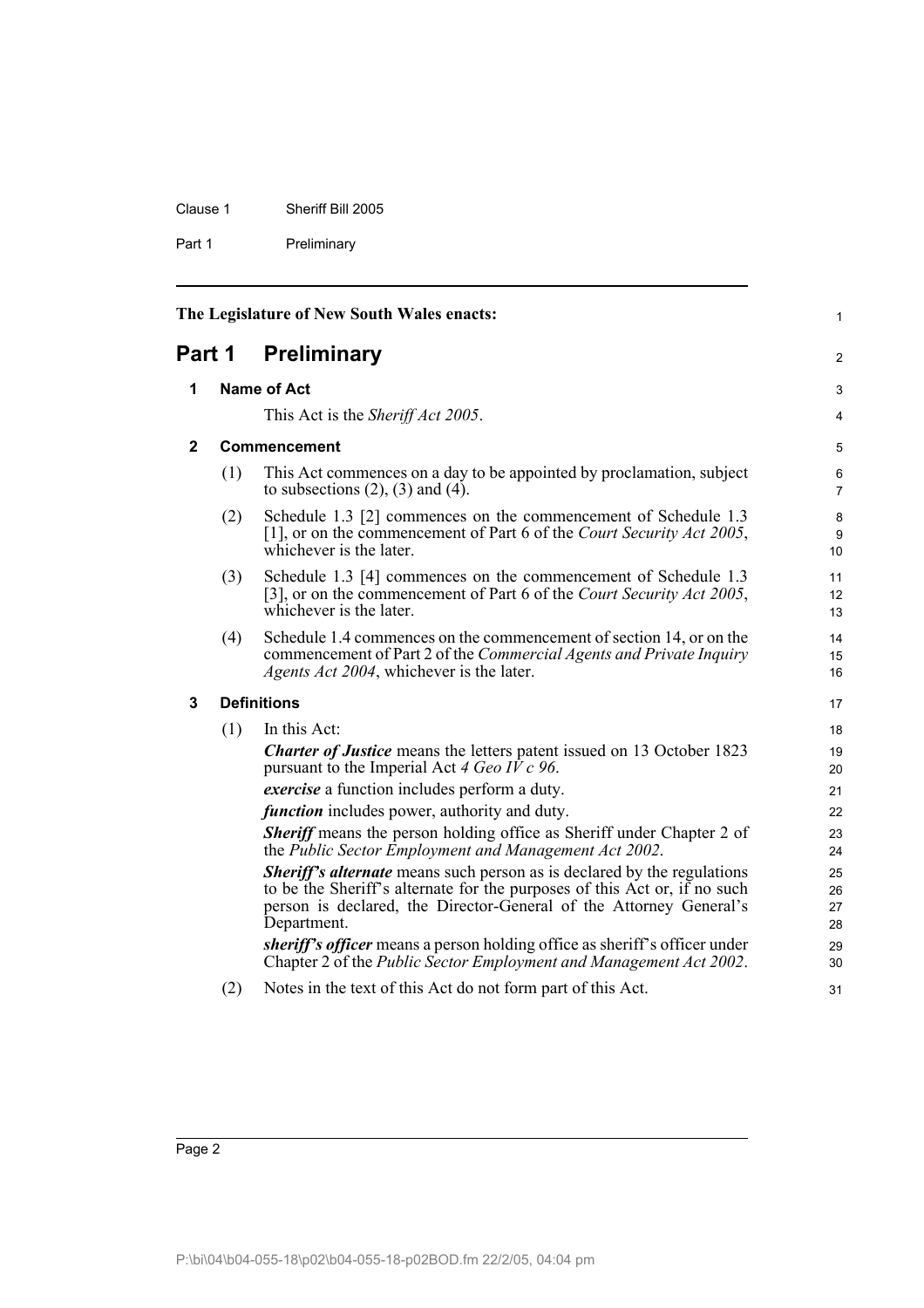| <b>Part 2</b> Sheriff's functions |          |
|-----------------------------------|----------|
| Sheriff's functions               | Part 2   |
| Sheriff Bill 2005                 | Clause 4 |

# **4 Sheriff's functions** The Sheriff has and may exercise such functions as are conferred or imposed on the Sheriff by or under this or any other Act or law. **5 Delegation of Sheriff's functions** The Sheriff may delegate any of the Sheriff's functions, other than this power of delegation: (a) to any sheriff's officer, or (b) to any member of staff of the Attorney General's Department, or (c) to any person prescribed by the regulations or belonging to a class so prescribed. **6 Exercise of Sheriff's functions by Sheriff's alternate** (1) The Sheriff's functions in relation to: (a) any legal proceedings to which the Sheriff is a party, and (b) any legal proceedings the subject of an order in force under

subsection  $(2)$ ,

are to be exercised by the Sheriff's alternate, and not by the Sheriff.

- (2) If satisfied that any legal proceedings may affect the Sheriff's interests, the court before which, or coroner before whom, the proceedings are being taken may order that the Sheriff's functions in relation to the proceedings be exercised by the Sheriff's alternate.
- (3) In this section, *legal proceedings* includes proceedings to enforce a judgment or order of a court and proceedings of an inquest or inquiry under the *Coroners Act 1980*.

## **7 Oath or affirmation of office**

- (1) Before exercising any of the Sheriff's functions, the Sheriff, and each sheriff's officer, must take an oath of office, or make an affirmation of office, in the form and manner prescribed by the regulations.
- (2) Failure to comply with subsection (1) does not affect the validity of anything done by the Sheriff, or by a sheriff's officer, in the exercise of the Sheriff's functions.

1

 $\mathfrak{p}$ 3 4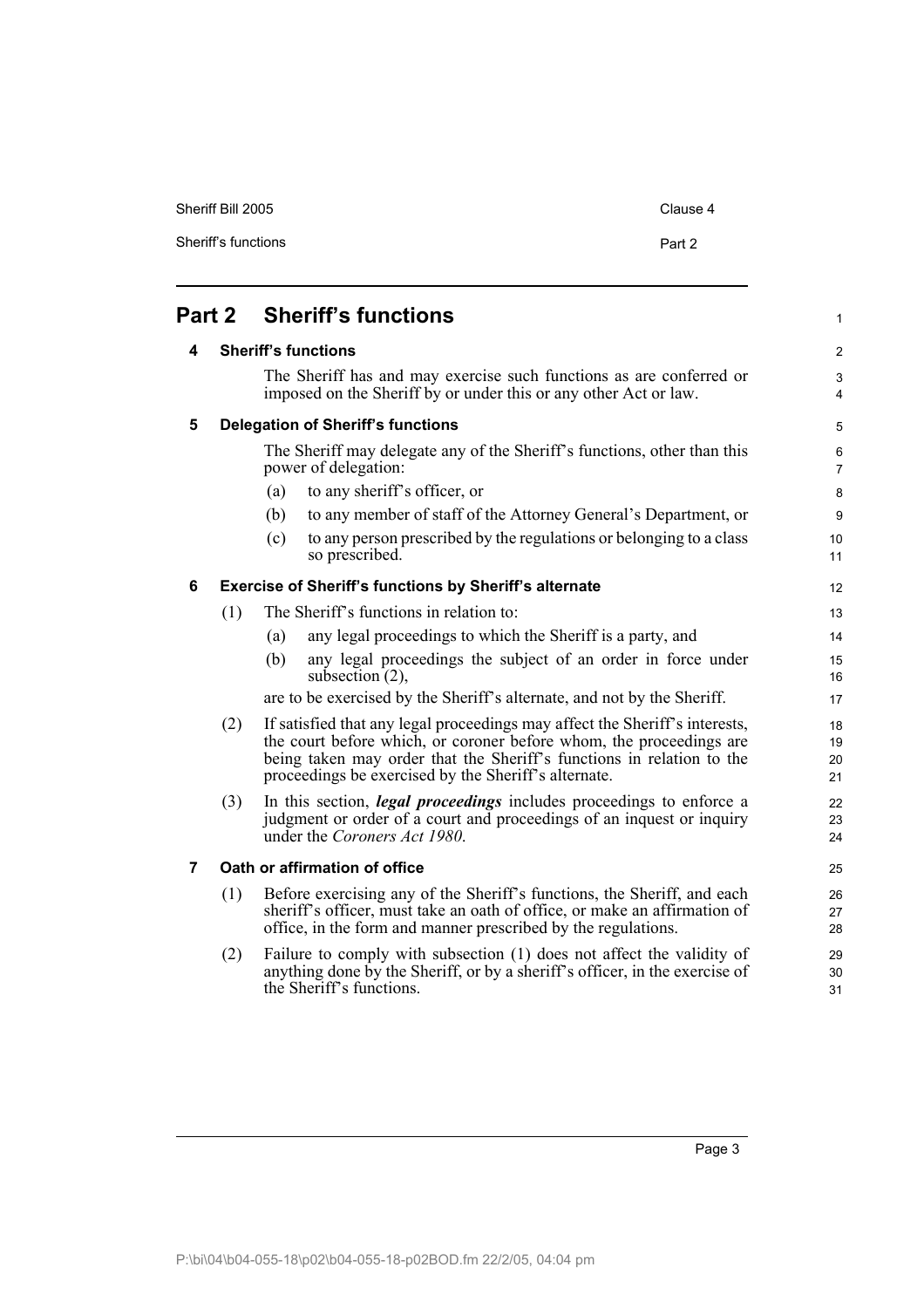Clause 8 Sheriff Bill 2005

Part 3 Offences

#### **Part 3 Offences 8 Hindrance or obstruction of persons exercising Sheriff's functions** A person must not hinder or obstruct the Sheriff, or any sheriff's officer or other person, in the Sheriff's, sheriff's officer's or other person's exercise of any of the Sheriff's functions. Maximum penalty: 100 penalty units or imprisonment for 6 months, or both. **9 Impersonation of sheriff's officers** A person who impersonates the Sheriff, or a sheriff's officer, is guilty of an offence. Maximum penalty: 100 penalty units or imprisonment for 6 months, or both. **10 Wearing or possession of sheriff's officer uniforms by others** (1) A person (not being a sheriff's officer) who wears or possesses a sheriff's officer uniform is guilty of an offence. Maximum penalty: 100 penalty units or imprisonment for 6 months, or both. (2) A person (including a sheriff's officer) who uses sheriff's insignia otherwise than in the course of, and for the purpose of, exercising the functions of a sheriff's officer is guilty of an offence. Maximum penalty: 100 penalty units or imprisonment for 6 months, or both. (3) A person is not guilty of an offence under this section if: (a) the act or omission constituting the offence is authorised by the regulations or by a licence granted to the person by the Sheriff, or (b) the person establishes that the person otherwise had the permission of the Sheriff for the act or omission, or (c) the person establishes that the person had a reasonable excuse for the act or omission. (4) Without limiting subsection (3), a person is not guilty of an offence under subsection (1) if the person wore or was in possession of the sheriff's officer uniform for the purposes of public entertainment. (5) The Sheriff may grant licences for the purposes of this section, with or without conditions, and may vary or revoke any such licences. 1  $\overline{2}$ 3 4 5 6 7 8 **9**  $1<sub>0</sub>$ 11 12 13 14 15 16 17 18 19 20 21 22 23 24 25 26 27 28 29 30 31 32 33 34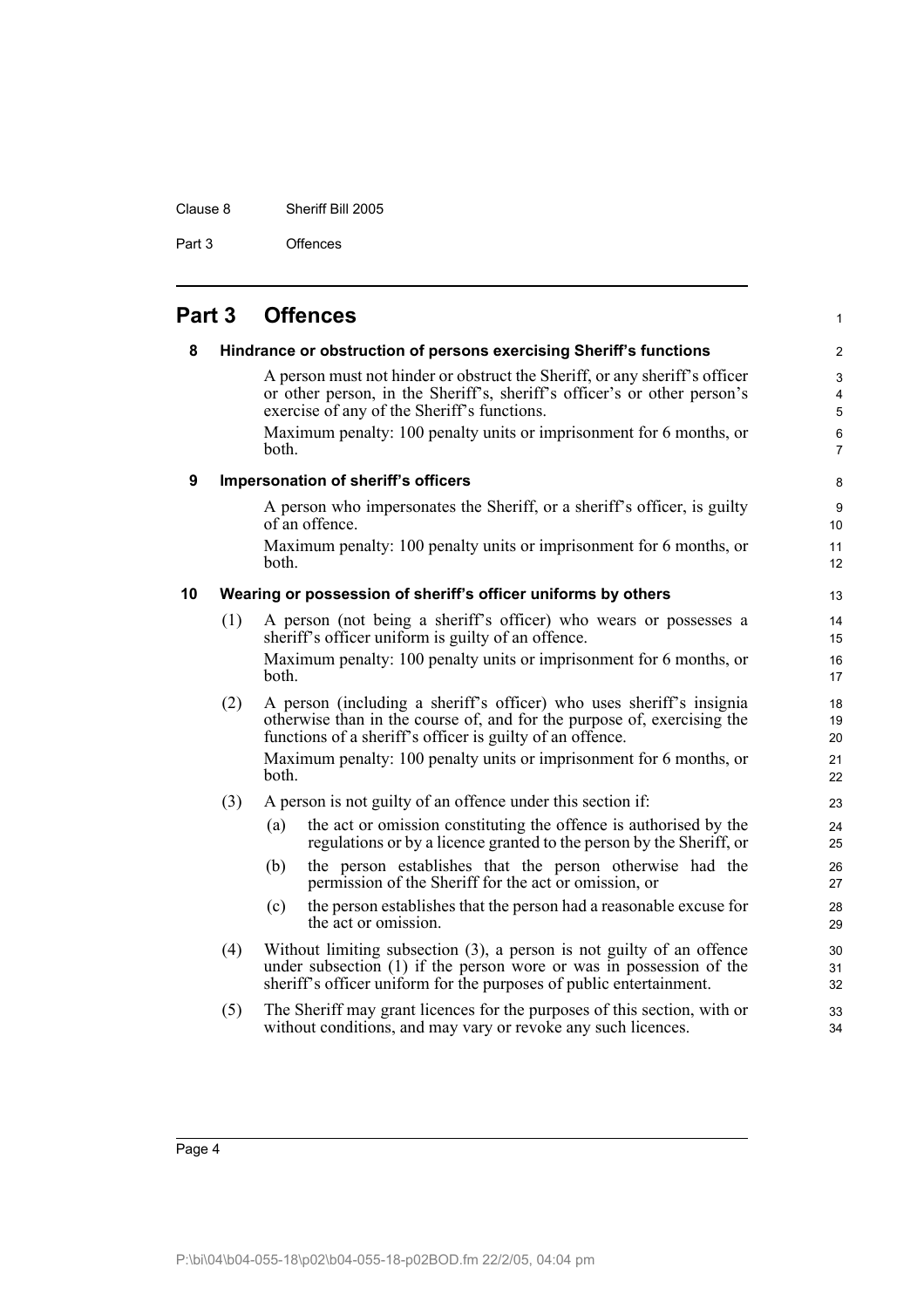### Sheriff Bill 2005 Clause 11

| Part 3 |
|--------|
|        |

|    | (6) |           | In this section:                                                                                                                                                                                                                                                                                                                                    | 1                          |
|----|-----|-----------|-----------------------------------------------------------------------------------------------------------------------------------------------------------------------------------------------------------------------------------------------------------------------------------------------------------------------------------------------------|----------------------------|
|    |     |           | <i>sheriff's insignia</i> means:                                                                                                                                                                                                                                                                                                                    | $\overline{\mathbf{c}}$    |
|    |     | (a)       | items<br>(being)<br>insignia, emblems,<br>logos,<br>devices.<br>any<br>accoutrements and other things) that are generally recognised as<br>pertaining to the Sheriff or as being used by sheriff's officers, or                                                                                                                                     | 3<br>4<br>5                |
|    |     | (b)       | any parts of any such items, or                                                                                                                                                                                                                                                                                                                     | 6                          |
|    |     | (c)       | any reasonable imitation of any such items or parts, or                                                                                                                                                                                                                                                                                             | 7                          |
|    |     | (d)       | any thing or class of thing prescribed by the regulations as being<br>within this definition (whether or not it may already be within this<br>definition),                                                                                                                                                                                          | 8<br>9<br>10               |
|    |     |           | and includes sheriff's officer uniforms, but does not include any thing<br>or class of thing prescribed by the regulations as being outside this<br>definition.                                                                                                                                                                                     | 11<br>12<br>13             |
|    |     | includes: | <i>sheriff's officer uniform</i> means the uniform of a sheriff's officer, and                                                                                                                                                                                                                                                                      | 14<br>15                   |
|    |     | (a)       | any parts of such a uniform (or any accoutrements of a sheriff's<br>officer) that are generally recognised as parts of the uniform or<br>accoutrements of a sheriff's officer, or                                                                                                                                                                   | 16<br>17<br>18             |
|    |     | (b)       | any reasonable imitation of such a uniform, parts of a uniform or<br>accoutrements.                                                                                                                                                                                                                                                                 | 19<br>20                   |
|    |     |           | <b>use</b> of sheriff's insignia includes use of a reproduction or representation<br>of sheriff's insignia.                                                                                                                                                                                                                                         | 21<br>22                   |
| 11 |     |           | Use of word "sheriff" in operating name                                                                                                                                                                                                                                                                                                             | 23                         |
|    | (1) |           | A person who carries on any activity under an operating name that<br>includes the word "sheriff" is guilty of an offence.<br>Maximum penalty: 100 penalty units.                                                                                                                                                                                    | 24<br>25<br>26             |
|    | (2) |           | If an activity is carried on in contravention of subsection $(1)$ in the name<br>of a firm (that is, a partnership or other unincorporated body of persons),<br>any person who is a member of the governing body of the firm is guilty<br>of an offence under that subsection if the person knowingly authorised<br>or permitted the contravention. | 27<br>28<br>29<br>30<br>31 |
|    | (3) |           | This section does not prevent a person or body of persons from doing<br>anything in accordance with the terms of a consent in force under<br>section 12.                                                                                                                                                                                            | 32<br>33<br>34             |
|    | (4) |           | This section does not apply to any body or class of bodies that is<br>declared by the regulations to be a body or class of bodies to which this                                                                                                                                                                                                     | 35<br>36                   |

Page 5

37

section does not apply.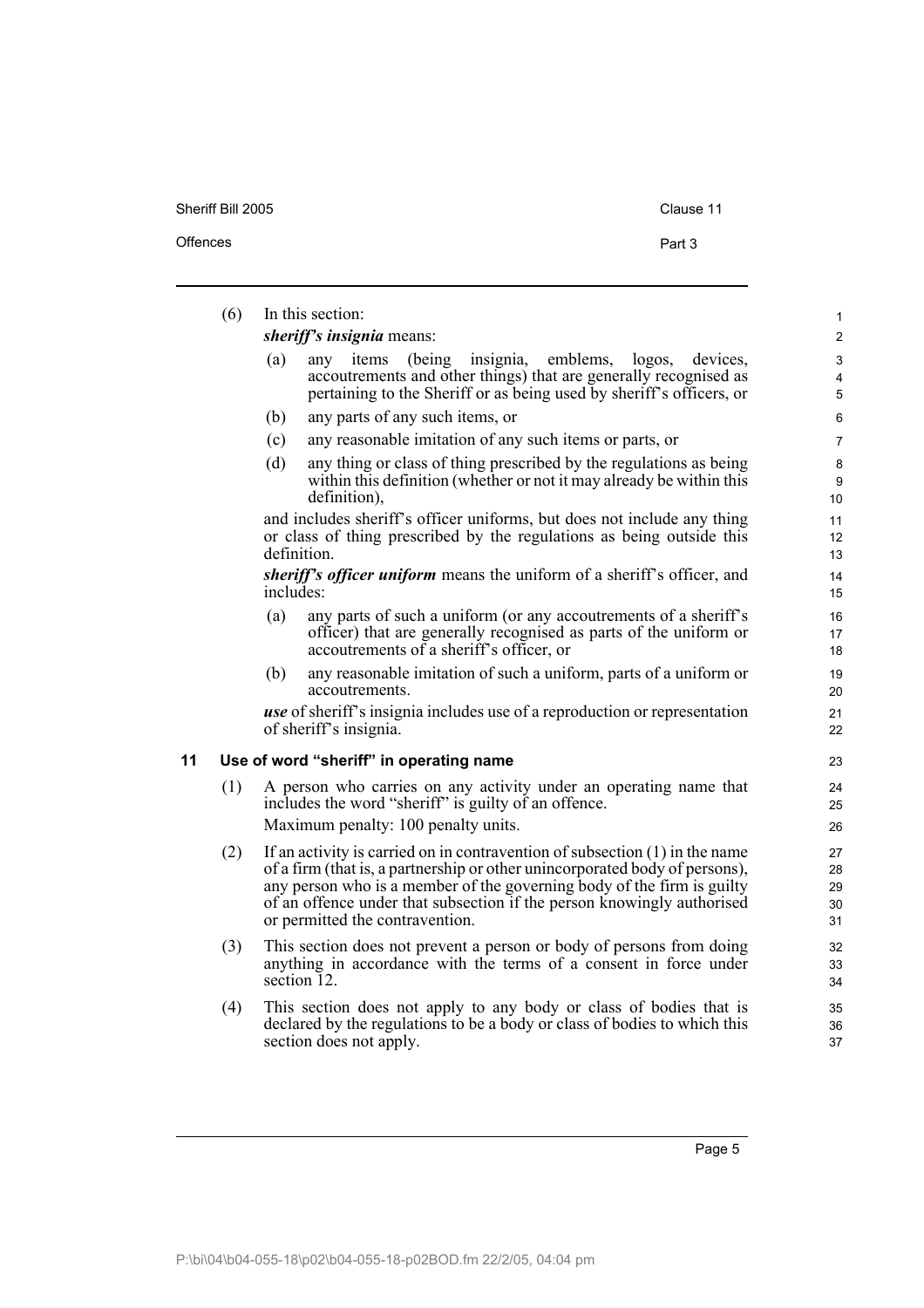## Clause 12 Sheriff Bill 2005

Part 3 Offences

|    | (5) |          |       | In this section, <i>operating name</i> includes any name, style, title or<br>designation under which a person or body carries on an activity, any<br>name under which an association is incorporated under the <i>Associations</i><br>Incorporation Act 1984 and any business name registered under the<br><i>Business Names Act 2002</i> in relation to a person, but does not include: | $\mathbf{1}$<br>$\overline{c}$<br>$\ensuremath{\mathsf{3}}$<br>4<br>5 |
|----|-----|----------|-------|------------------------------------------------------------------------------------------------------------------------------------------------------------------------------------------------------------------------------------------------------------------------------------------------------------------------------------------------------------------------------------------|-----------------------------------------------------------------------|
|    |     | (a)      |       | in the case of an individual, the individual's family name, either<br>alone or together with:                                                                                                                                                                                                                                                                                            | 6<br>$\overline{7}$                                                   |
|    |     |          | (i)   | one or more of the individual's given names, or                                                                                                                                                                                                                                                                                                                                          | 8                                                                     |
|    |     |          | (ii)  | one or more of the initials of the individual's given names,<br><sub>or</sub>                                                                                                                                                                                                                                                                                                            | 9<br>10                                                               |
|    |     |          | (iii) | a combination of one or more of the individual's given<br>names and one or more of the initials of the individual's<br>remaining given names, or                                                                                                                                                                                                                                         | 11<br>12<br>13                                                        |
|    |     | (b)      |       | in the case of a corporation, the corporation's corporate name, or                                                                                                                                                                                                                                                                                                                       | 14                                                                    |
|    |     | (c)      |       | in the case of an industrial organisation registered under the<br>Industrial Relations Act 1996, the name under which the<br>industrial organisation is registered, or                                                                                                                                                                                                                   | 15<br>16<br>17                                                        |
|    |     | (d)      |       | in the case of any other statutory body, the name under which the<br>body is incorporated, constituted or established.                                                                                                                                                                                                                                                                   | 18<br>19                                                              |
| 12 |     |          |       | <b>Consents for the purposes of section 11</b>                                                                                                                                                                                                                                                                                                                                           | 20                                                                    |
|    | (1) | consent. |       | The Sheriff may grant consent to any person or body of persons to carry<br>on any activity under an operating name (within the meaning of section<br>11) that includes the word "sheriff", either unconditionally or subject to<br>such conditions as the Sheriff considers appropriate to impose on the                                                                                 | 21<br>22<br>23<br>24<br>25                                            |
|    | (2) |          |       | A consent may be revoked by the Sheriff at any time.                                                                                                                                                                                                                                                                                                                                     | 26                                                                    |
|    | (3) |          |       | In deciding whether or not to grant or revoke a consent, the Sheriff must<br>have regard to such matters (if any) as are prescribed by the regulations.                                                                                                                                                                                                                                  | 27<br>28                                                              |
|    | (4) |          |       | Before revoking a consent, the Sheriff:                                                                                                                                                                                                                                                                                                                                                  | 29                                                                    |
|    |     | (a)      |       | must serve notice of the proposed revocation on the person or<br>body of persons having the benefit of the consent, and                                                                                                                                                                                                                                                                  | 30<br>31                                                              |
|    |     | (b)      |       | must allow that person or body at least 14 days within which to<br>make submissions with respect to the proposed revocation, and                                                                                                                                                                                                                                                         | 32<br>33                                                              |
|    |     | (c)      |       | must have regard to any submissions that are duly made with<br>respect to the proposed revocation.                                                                                                                                                                                                                                                                                       | 34<br>35                                                              |
|    | (5) |          |       | As soon as practicable after revoking a consent, the Sheriff must cause<br>notice of that fact to be given:                                                                                                                                                                                                                                                                              | 36<br>37                                                              |
|    |     | (a)      |       | to the person or body of persons concerned, and                                                                                                                                                                                                                                                                                                                                          | 38                                                                    |
|    |     |          |       |                                                                                                                                                                                                                                                                                                                                                                                          |                                                                       |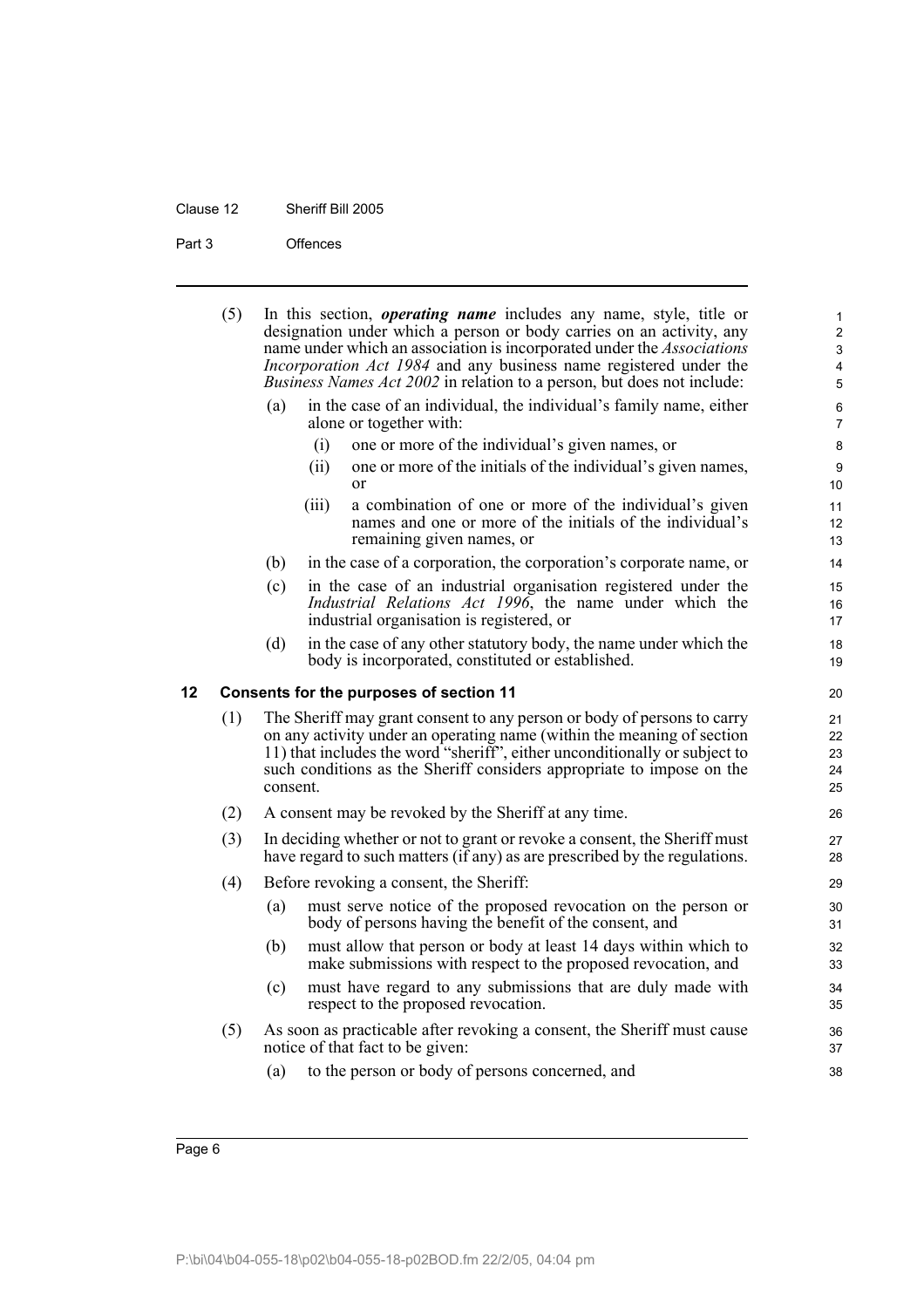#### Sheriff Bill 2005 Clause 13

|     | (b) |      | if the consent relates to:                                                                                                                                                                                                                                                                                                              | 1                               |
|-----|-----|------|-----------------------------------------------------------------------------------------------------------------------------------------------------------------------------------------------------------------------------------------------------------------------------------------------------------------------------------------|---------------------------------|
|     |     | (i)  | the name under which an association is incorporated under<br>the Associations Incorporation Act 1984, or                                                                                                                                                                                                                                | $\boldsymbol{2}$<br>$\mathsf 3$ |
|     |     | (ii) | a business name registered under the Business Names Act<br>2002,                                                                                                                                                                                                                                                                        | $\overline{\mathbf{4}}$<br>5    |
|     |     |      | to the Director-General of the Department of Commerce.                                                                                                                                                                                                                                                                                  | 6                               |
|     |     |      | Note. Notification of the Director-General will have the following effect:                                                                                                                                                                                                                                                              | $\overline{7}$                  |
|     | (a) |      | In the case of the name under which an association is incorporated<br>under the Associations Incorporation Act 1984, it will prompt the<br>Director-General to exercise his or her powers under that Act to direct<br>the association to change its name.                                                                               | 8<br>9<br>10<br>11              |
|     | (b) |      | In the case of a business name registered under the Business Names<br>Act 2002, it will advise the Director-General that continued use of the<br>name is unlawful and will prompt the Director-General to exercise his or<br>her powers under that Act to refuse to re-register, or to cancel, a<br>currently registered business name. | 12<br>13<br>14<br>15<br>16      |
| (6) |     |      | A consent that is revoked ceases to have effect:                                                                                                                                                                                                                                                                                        | 17                              |
|     | (a) |      | except as provided by paragraph (b):                                                                                                                                                                                                                                                                                                    | 18                              |
|     |     | (i)  | at the end of 28 days after notice of the revocation is served<br>on the person or body of persons concerned, or                                                                                                                                                                                                                        | 19<br>20                        |
|     |     | (ii) | at such later time as may be specified in the notice of<br>revocation, or                                                                                                                                                                                                                                                               | 21<br>22                        |
|     | (b) |      | in the case of a consent that relates to the name under which an<br>association is incorporated under the Associations Incorporation<br>Act 1984:                                                                                                                                                                                       | 23<br>24<br>25                  |
|     |     | (i)  | on the date on which the Director-General of the<br>Department of Commerce issues a certificate<br>of<br>incorporation in respect of the association's new name<br>under section 14 $(5)$ of that Act, or                                                                                                                               | 26<br>27<br>28<br>29            |
|     |     | (ii) | on the date on which the Director-General of the<br>Department of Commerce cancels the association's<br>incorporation under section 54 (2A) of that Act,                                                                                                                                                                                | 30<br>31<br>32                  |
|     |     |      | as the case may be.                                                                                                                                                                                                                                                                                                                     | 33                              |
| (7) |     |      | In this section, a reference to the Director-General of the Department of                                                                                                                                                                                                                                                               | 34                              |

#### **13 Certificate of authority to be carried**

At all times while exercising the Sheriff's functions a person must carry, and produce on demand, a certificate of identification in the form prescribed by the regulations.

Commerce is, while the position of Commissioner for Fair Trading exists in that Department, to be read as a reference to the Commissioner.

Maximum penalty: 5 penalty units.

Page 7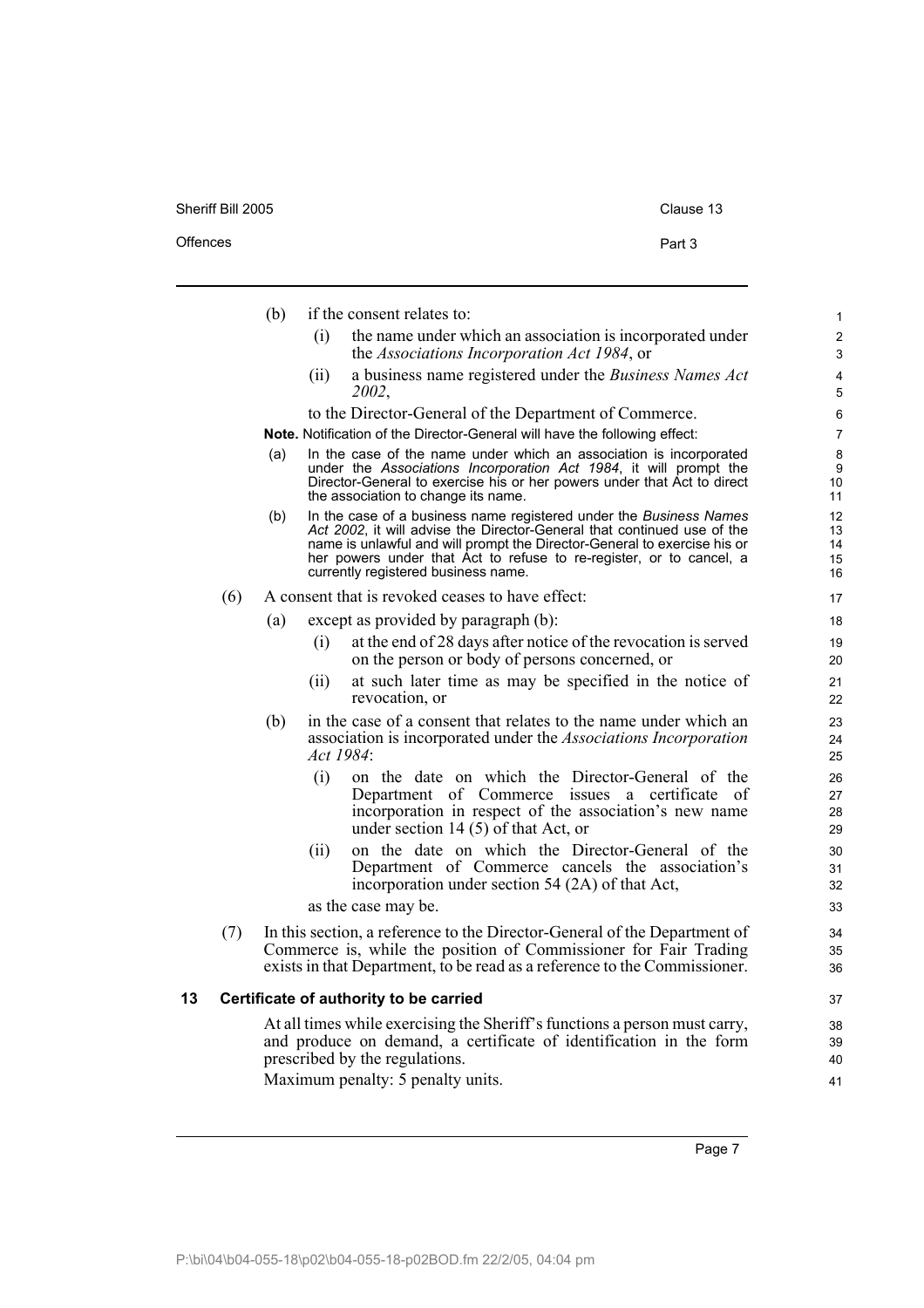Clause 14 Sheriff Bill 2005

Part 4 Miscellaneous

## **Part 4 Miscellaneous**

#### **14 Process serving**

**15 Exclusion of liability**

For the purpose of exercising the Sheriff's functions, the Sheriff and sheriff's officers are exempt from the requirement for a licence under the *Commercial Agents and Private Inquiry Agents Act 1963* in relation to the service of court process.

6 7

1

#### An act or omission of the Sheriff, the Sheriff's alternate, a sheriff's officer or any other person acting under the direction of the Sheriff or a sheriff's officer does not subject the Sheriff, Sheriff's alternate, sheriff's officer or person so acting personally to any action, liability,

in good faith for the purpose of executing this Act.

#### **16 Regulations**

|     | .                                                                                                                                                                                                                                                                           |
|-----|-----------------------------------------------------------------------------------------------------------------------------------------------------------------------------------------------------------------------------------------------------------------------------|
| (1) | The Governor may make regulations, not inconsistent with this Act, for<br>or with respect to any matter that by this Act is required or permitted to<br>be prescribed or that is necessary or convenient to be prescribed for<br>carrying out or giving effect to this Act. |
|     | $(2)$ A requision move greate an effection numichable by a negative not                                                                                                                                                                                                     |

claim or demand if the act or omission was done, or omitted to be done,

(2) A regulation may create an offence punishable by a penalty not exceeding 50 penalty units.

#### **17 Repeals, amendments and savings provisions**

- (1) The *Sheriff Act 1900* is repealed.
- (2) Each Act listed in Schedule 1 is amended as set out in that Schedule.
- (3) Schedule 2 has effect.

#### **18 Abrogation of provisions of Charter of Justice**

- (1) Such of the provisions of the *Charter of Justice* as provide for the appointment of persons to the office of Sheriff, or to the appointment of Sheriff's deputies, cease to have effect.
- (2) Subsection (1) does not limit or otherwise affect any function exercisable by the Sheriff under or by virtue of the *Charter of Justice*.

#### **19 Review of Act**

(1) The Minister is to review this Act to determine whether the policy objectives of the Act remain valid and whether the terms of the Act remain appropriate for securing those objectives.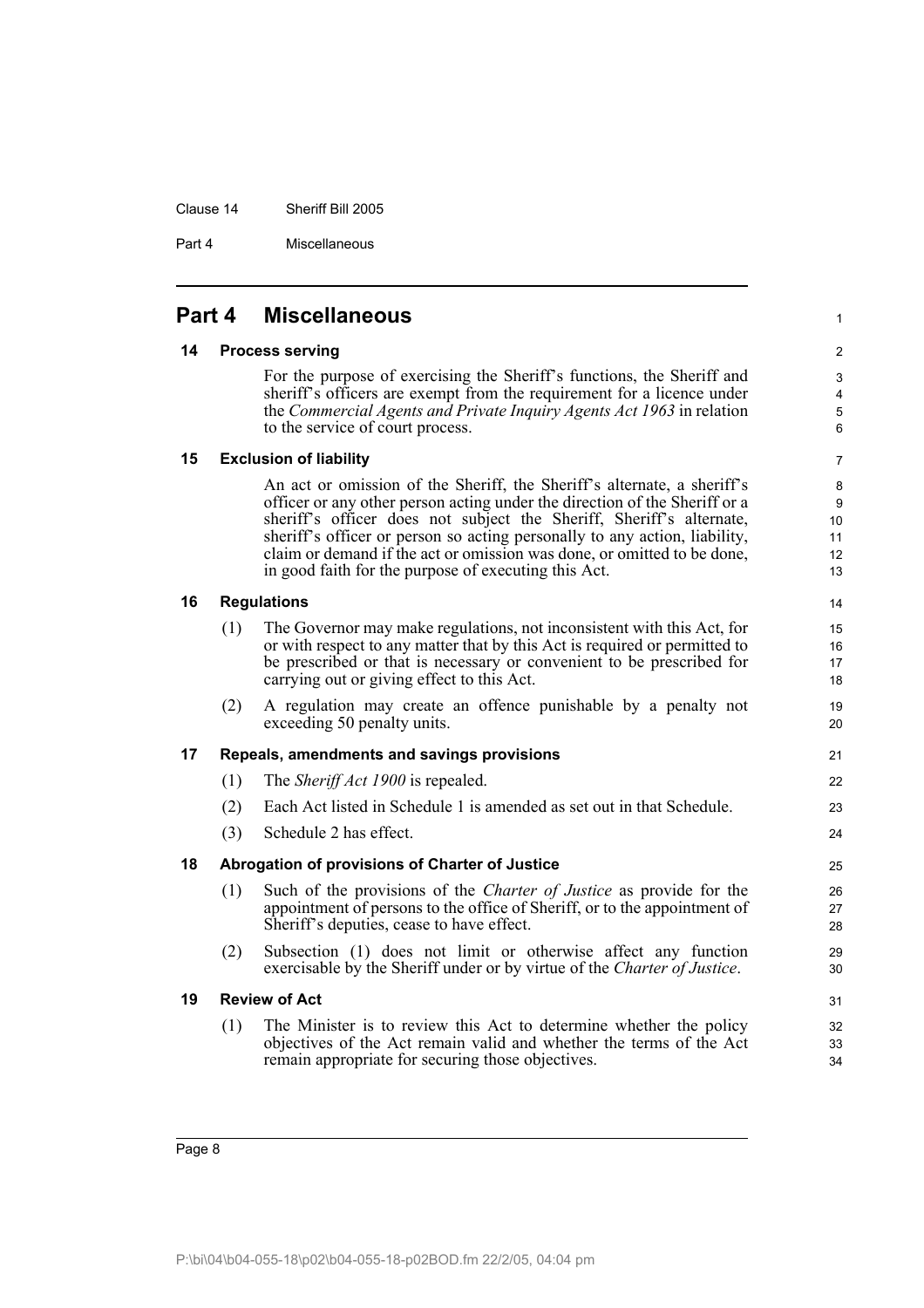| Sheriff Bill 2005    |                                                                          | Clause 19 |
|----------------------|--------------------------------------------------------------------------|-----------|
| <b>Miscellaneous</b> |                                                                          | Part 4    |
| (2)                  | The review is to be undertaken as soon as possible after the period of 5 |           |

(3) A report on the outcome of the review is to be tabled in each House of Parliament within 12 months after the end of the period of 5 years.

years from the date of assent to this Act.

Page 9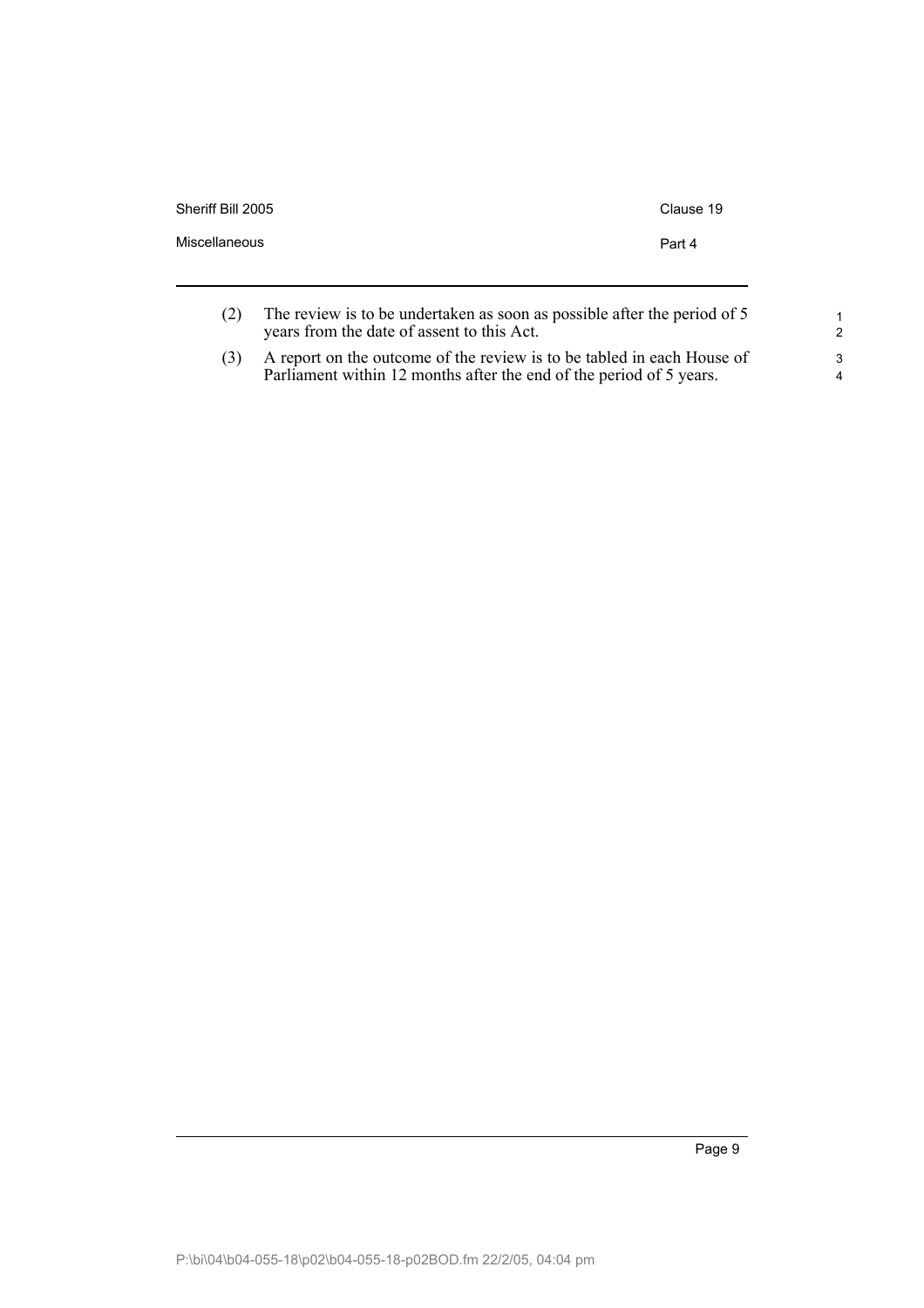Schedule 1 Amendment of other Acts

|       | <b>Schedule 1</b>      | <b>Amendment of other Acts</b>                                                                                                                                                                                                                                                                                                                                                                                                                                        | $\mathbf{1}$                                       |
|-------|------------------------|-----------------------------------------------------------------------------------------------------------------------------------------------------------------------------------------------------------------------------------------------------------------------------------------------------------------------------------------------------------------------------------------------------------------------------------------------------------------------|----------------------------------------------------|
|       |                        | (Section 17 $(2)$ )                                                                                                                                                                                                                                                                                                                                                                                                                                                   | 2                                                  |
| 1.1   |                        | <b>Associations Incorporation Act 1984 No 143</b>                                                                                                                                                                                                                                                                                                                                                                                                                     | 3                                                  |
| [1]   |                        | Section 14 Change of name<br>Insert "or 'sheriff" after ""police" wherever occurring in section 14 (1A).                                                                                                                                                                                                                                                                                                                                                              | 4<br>5                                             |
| [2]   | Section 14 (1A)        | Insert "or section 12 of the Sheriff Act 2005" after "Police Act 1990".                                                                                                                                                                                                                                                                                                                                                                                               | 6<br>7                                             |
| 1.2   |                        | <b>Jury Act 1977 No 18</b>                                                                                                                                                                                                                                                                                                                                                                                                                                            | 8                                                  |
|       | Omit the section.      | Section 24 Alternate procedure where sheriff is interested in case                                                                                                                                                                                                                                                                                                                                                                                                    | 9<br>10                                            |
| 1.3   |                        | Ombudsman Act 1974 No 68                                                                                                                                                                                                                                                                                                                                                                                                                                              | 11                                                 |
| [1]   |                        | <b>Schedule 1 Excluded conduct of public authorities</b><br>Insert at the end of item 2:<br>For the purposes of this item, neither the Sheriff nor a sheriff's<br>officer are taken to be associated with a court referred to in                                                                                                                                                                                                                                      | 12<br>13<br>14<br>15                               |
|       |                        | paragraph (a) or a person or body referred to in paragraph (b).                                                                                                                                                                                                                                                                                                                                                                                                       | 16                                                 |
| [2]   | 2005" after "officer". | Schedule 1, item 2 (as amended by item [1])<br>Insert "or any security officer within the meaning of the Court Security Act                                                                                                                                                                                                                                                                                                                                           | 17<br>18<br>19                                     |
| $[3]$ | Schedule 1, item 2A    |                                                                                                                                                                                                                                                                                                                                                                                                                                                                       | 20                                                 |
|       | Insert after item 2:   |                                                                                                                                                                                                                                                                                                                                                                                                                                                                       | 21                                                 |
|       | 2A                     | Conduct of the Sheriff, or of any sheriff's officer, in relation to:<br>the maintenance of court security, or<br>(a)<br>the enforcement of a warrant of arrest or warrant of<br>(b)<br>committal, or<br>the execution of a writ,<br>(c)<br>being conduct engaged in at the direction of a court, or of a Judge<br>or Magistrate presiding over proceedings before a court, but<br>excluding conduct engaged in otherwise than in accordance with<br>such a direction. | 22<br>23<br>24<br>25<br>26<br>27<br>28<br>29<br>30 |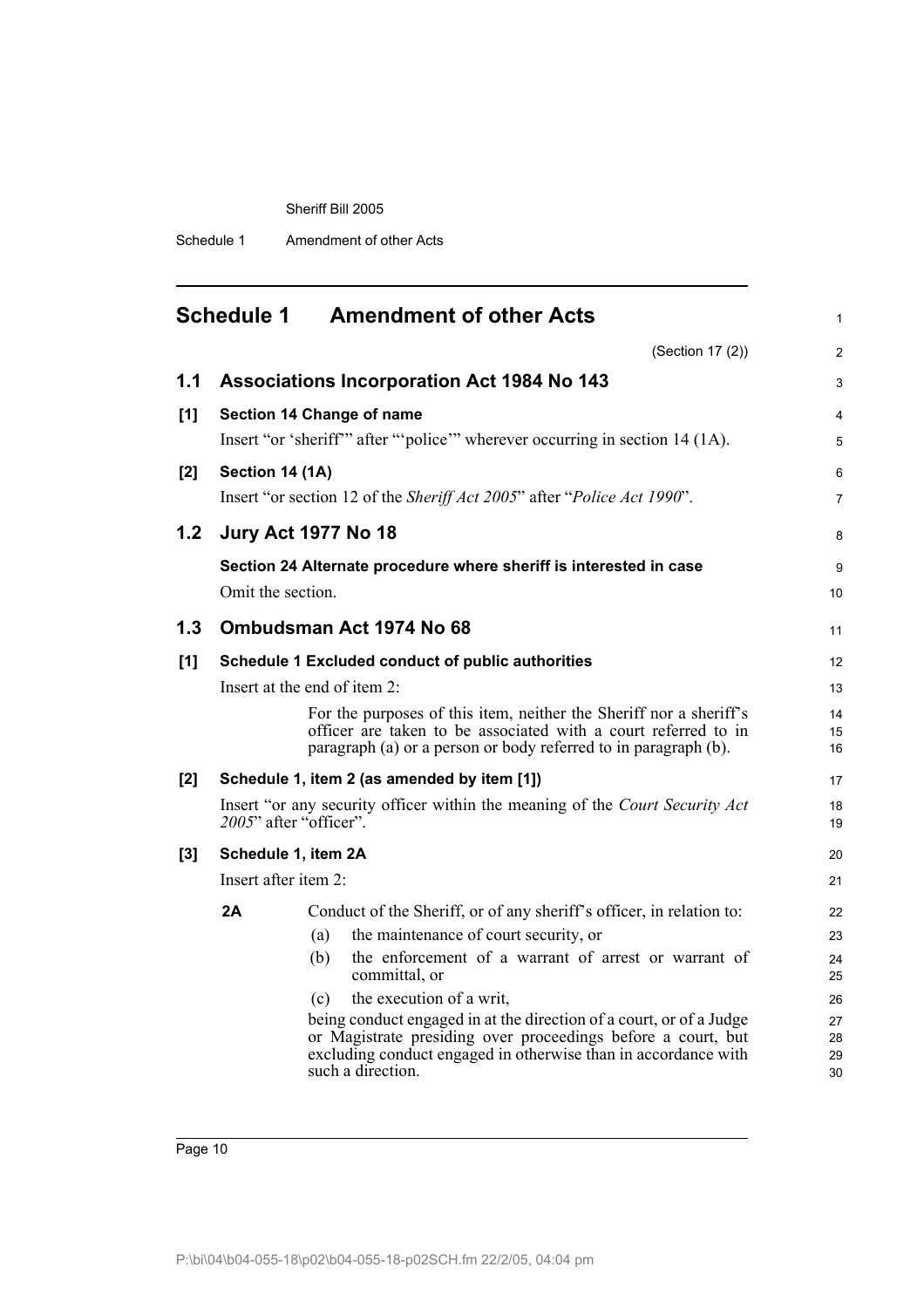Amendment of other Acts Schedule 1

| [4]           | Schedule 1, item 2A (as inserted by item [3])                                                                         | 1      |
|---------------|-----------------------------------------------------------------------------------------------------------------------|--------|
|               | Insert "or any security officer within the meaning of the <i>Court Security Act</i><br>2005" after "officer".         | 2<br>3 |
| [5]           | Schedule 1, item 3 (a)                                                                                                | 4      |
|               | Insert ", a Judge of the Land and Environment Court of New South Wales"<br>before "or a Judge of the District Court". | 5<br>6 |
| $1.4^{\circ}$ | <b>Sheriff Act 2005</b>                                                                                               | 7      |
|               | <b>Section 14 Process serving</b>                                                                                     | 8      |
|               | Omit "1963". Insert instead "2004".                                                                                   | 9      |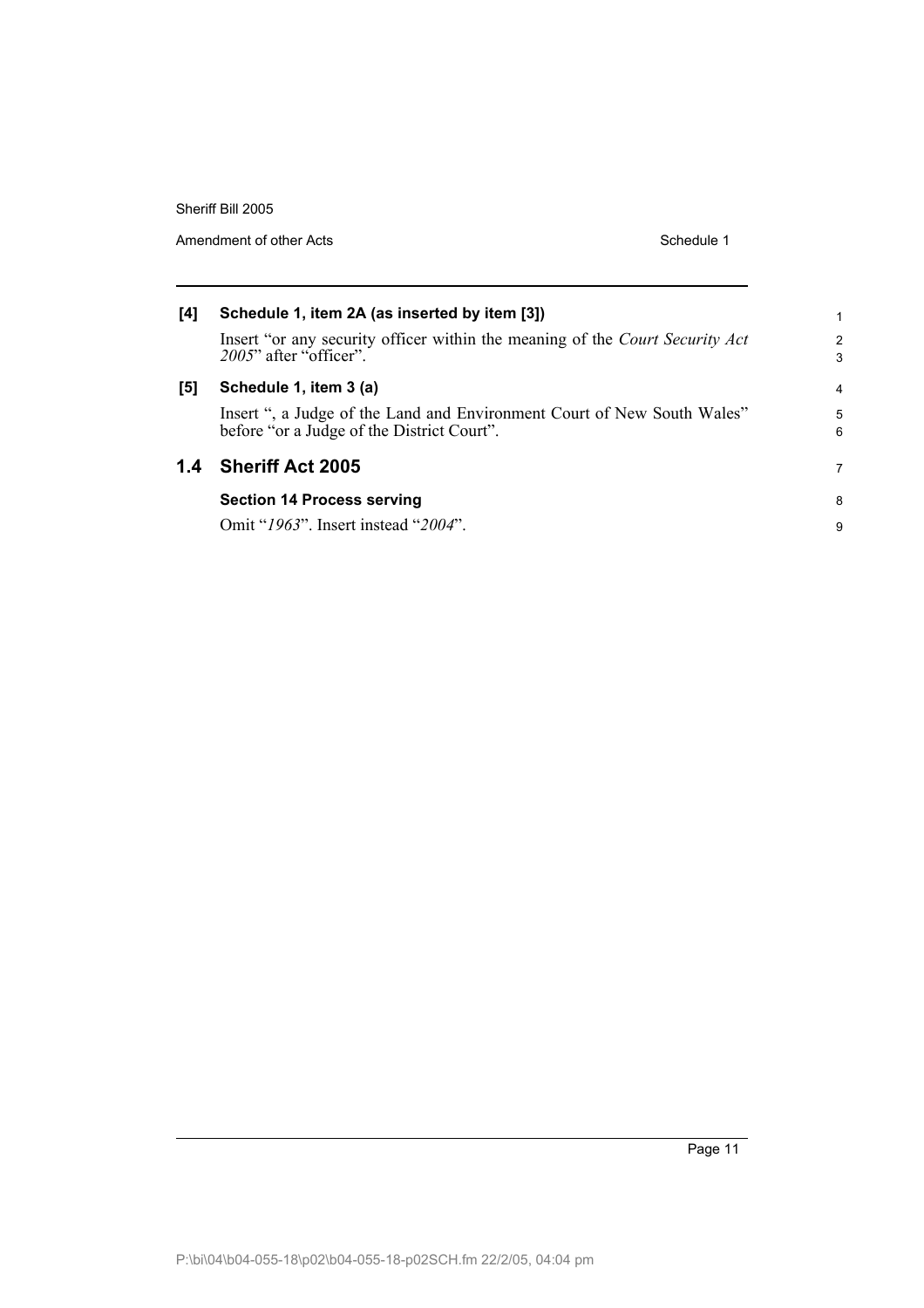Schedule 2 Savings, transitional and other provisions

# **Schedule 2 Savings, transitional and other provisions**

(Section 17 (3))

1 2

3

# **Part 1 General**

| Part 1       |                                                                                                                     | General                                                                                                                                                                         |                                                                                                                                                                                       | $\overline{4}$      |
|--------------|---------------------------------------------------------------------------------------------------------------------|---------------------------------------------------------------------------------------------------------------------------------------------------------------------------------|---------------------------------------------------------------------------------------------------------------------------------------------------------------------------------------|---------------------|
| 1            | <b>Regulations</b>                                                                                                  |                                                                                                                                                                                 | $\overline{5}$                                                                                                                                                                        |                     |
|              | (1)                                                                                                                 |                                                                                                                                                                                 | The regulations may contain provisions of a savings or transitional<br>nature consequent on the enactment of the following Acts:                                                      | 6<br>$\overline{7}$ |
|              |                                                                                                                     | this Act                                                                                                                                                                        |                                                                                                                                                                                       | 8                   |
|              | (2)                                                                                                                 | Any such provision may, if the regulations so provide, take effect from<br>the date of assent to the Act concerned or a later date.                                             |                                                                                                                                                                                       | 9<br>10             |
|              | (3)                                                                                                                 | To the extent to which any such provision takes effect from a date that<br>is earlier than the date of its publication in the Gazette, the provision<br>does not operate so as: |                                                                                                                                                                                       | 11<br>12<br>13      |
|              |                                                                                                                     | (a)                                                                                                                                                                             | to affect, in a manner prejudicial to any person (other than the<br>State or an authority of the State), the rights of that person<br>existing before the date of its publication, or | 14<br>15<br>16      |
|              |                                                                                                                     | (b)                                                                                                                                                                             | to impose liabilities on any person (other than the State or an<br>authority of the State) in respect of anything done or omitted to<br>be done before the date of its publication.   | 17<br>18<br>19      |
| Part 2       |                                                                                                                     | Provisions consequent on enactment of this<br>Act                                                                                                                               |                                                                                                                                                                                       | 20<br>21            |
| $\mathbf{2}$ | <b>Definition</b>                                                                                                   |                                                                                                                                                                                 | 22                                                                                                                                                                                    |                     |
|              |                                                                                                                     |                                                                                                                                                                                 | In this Part:                                                                                                                                                                         | 23                  |
|              | <b>the former Act</b> means the <i>Sheriff Act 1900</i> , as in force immediately<br>before its repeal by this Act. |                                                                                                                                                                                 | 24<br>25                                                                                                                                                                              |                     |
| 3            | <b>Sheriff and sheriff's officers</b>                                                                               |                                                                                                                                                                                 | 26                                                                                                                                                                                    |                     |
|              |                                                                                                                     |                                                                                                                                                                                 |                                                                                                                                                                                       |                     |

- (1) The person holding office as Sheriff immediately before the commencement of this Act does not cease to hold office simply because of the enactment of this Act.
- (2) Any person holding office as a sheriff's officer immediately before the commencement of this Act does not cease to hold office simply because of the enactment of this Act.